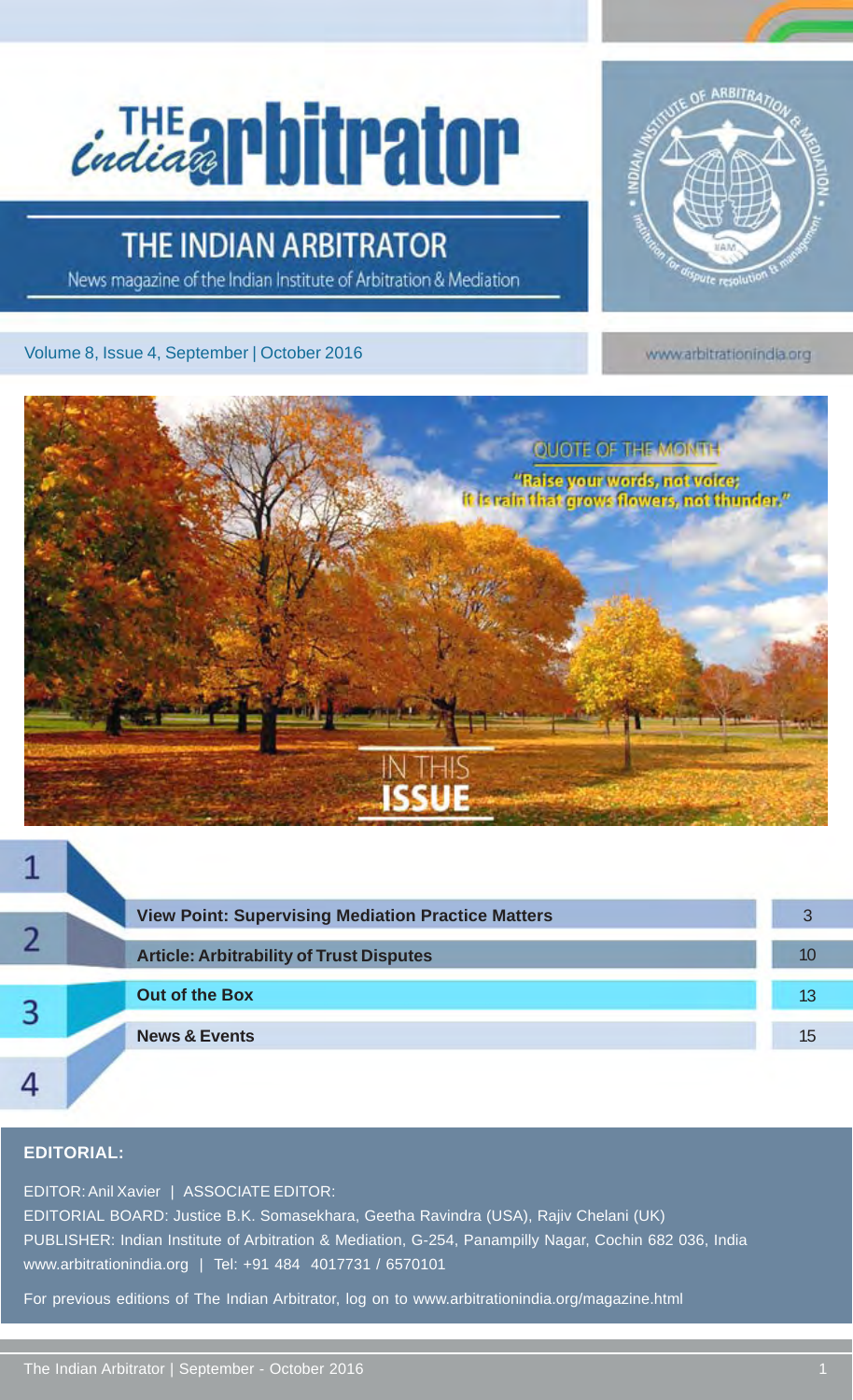# **Editor's Note**



*Arbitration has long been the favorite of the ADR family. Mediation is making its position increasingly relevant in resolving commercial disputes quickly, costefficiently, and successfully, maintaining mutual relationship. IIAM in association with IIADRA is popularizing the use of mediation as the first option by inviting organisations and companies in India to become signatories to the "Pledge to Mediate". With a view to engage ADR Practitioners and Users to discuss about the benefits and potential of various forms of ADR in resolving disputes, IIADRA has also launched its new blog, "ADR World". With a Board consisting of highly rated professionals and academicians from around the globe, it is bound to bring out some very innovative and thought provoking discussions. We welcome all the readers to actively participate in the blog!*

*We have made certain changes in the layout of the magazine, making it easier to read in smart phones and tablets. Enjoy reading!*

Anil Xavier

The views expressed by the authors do not necessarily represent those of the publisher. The publisher makes all reasonable effort to ensure that the information provided is accurate, but does not guarantee or warranty accuracy, validity, completeness or suitability of the contents for any purpose. The information contained in this publication should not form the basis of any decision as to a particular course of action; nor should it be relied upon as a legal advice or regarded as a substitute for a detailed legal advice in individual case. Under no circumstances shall the publisher be liable for any direct, incidental, special and consequential loss and damage that results from the readers' reliance or non-reliance of information provided in this publication. The copyright of this publication vests solely and exclusively with the publisher and no part may be reproduced or transmitted by any process or means without prior written permission of the Indian Institute of Arbitration & Mediation. The information provided in this publication is as of date of publication, however many of the articles or contents might have been written earlier and may not cover the most recent developments.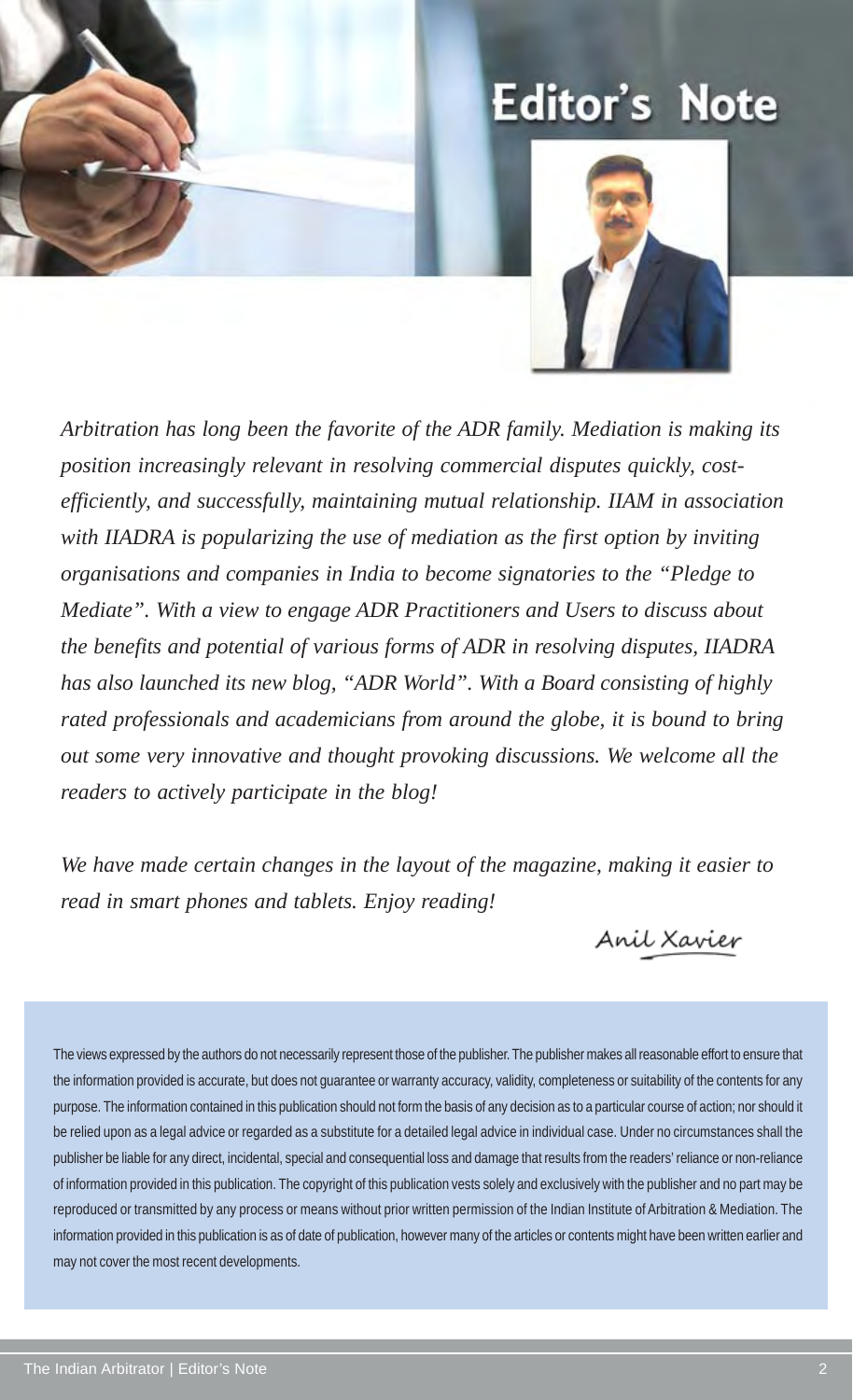# **VOEW POONT**

### SUPERVISING MEDIATION PRACTICE MATTERS PROFESSIONALS SHOULD ALWAYS BE ON TAP BUT NEVER ON TOP

#### TONY WHATLING

*Practice supervision occupies a central position in the practice of family mediation across the UK. The notion of supervision was commonly perceived as a process whereby an 'overseer' observed your work so as to tell you what you were doing wrong and where you fell short of a required standard. Author opines that mediation by definition is, a 'publicly accountable activity' and therefore, its practitioners must be adequately supervised. The journey undertaken by the pioneers and early settlers involved in establishing mediation practice, and its subsequent standards and oversight, was at one level exciting and yet at another was fraught with complex difficulties and at times high conflict.*

 ${\bf P}$ ractice supervision - now known as Professional Practice Consultation, (PPC), - occupies a central position in the practice of family mediation across the UK. It may surprise many of the current generation of practitioners to learn that it was almost two decades after family mediation arrived in UK, that training for supervisors became available.

The advent of the National Family Conciliation Council, (NFCC), in 1983, subsequently renamed National Family Mediation, (NFM), was followed by the first ever UK family skills-based mediation training programme in 1984, designed by Lisa Parkinson and funded by a grant from the Joseph Rowntree Foundation. The programme was piloted in a selected group of services that had recruited and selected potential trainee mediators. Very soon after delivery of these courses, a small team of trainers, (including myself), was appointed by NFCC, to review, evaluate and adapt, that programme, and to begin delivering programmes throughout the UK.

In 1995, NFM invited tenders for the design and delivery of the first UK supervision training programme and I was appointed. The programme was piloted, evaluated, approved and began to be delivered throughout the UK.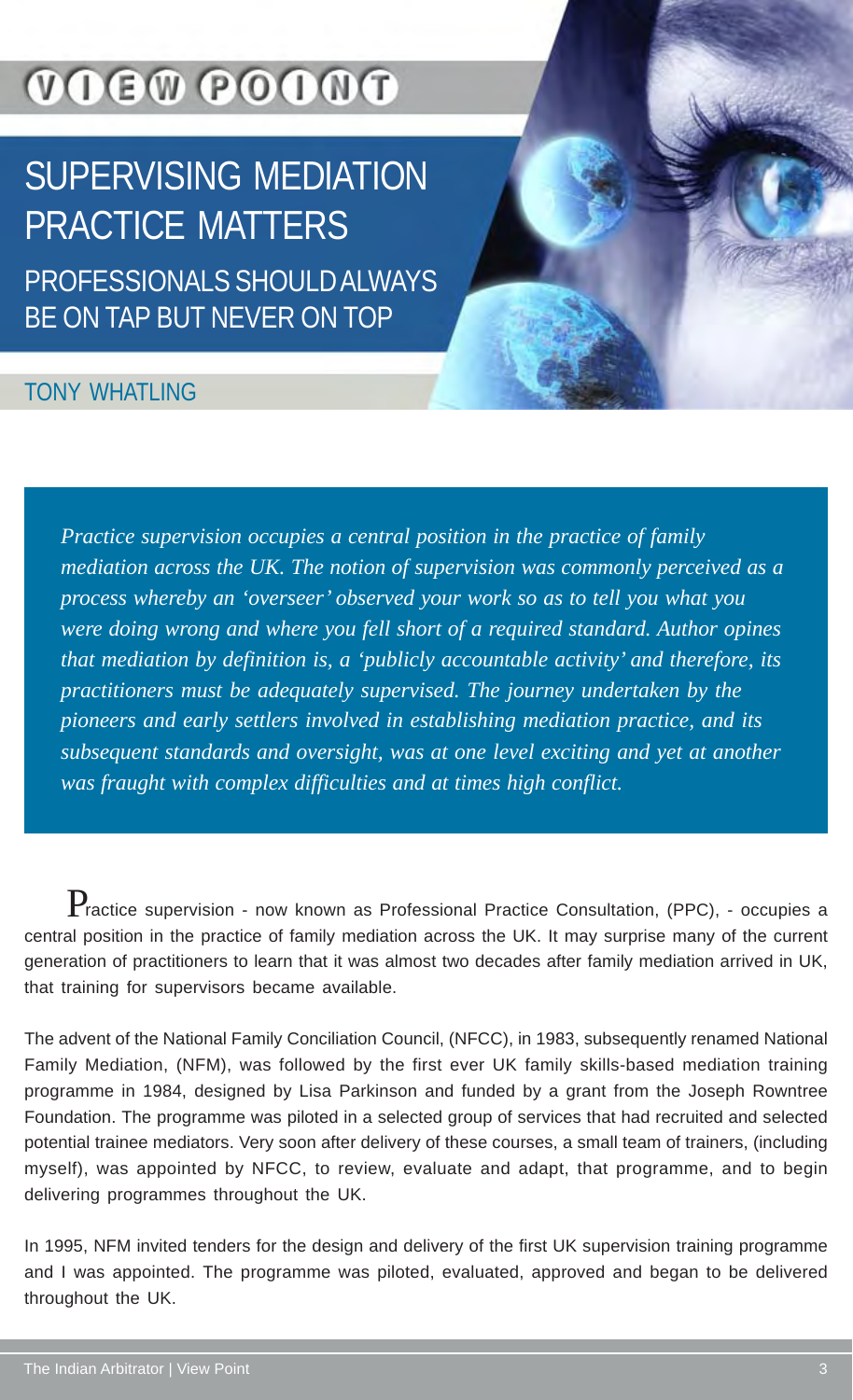This slow evolution of practice supervision does not mean that mediation practice was being completely unsupervised up to that point. This consultative role was largely achieved from what could be described as 'borrowing from the neighbours' – namely by drawing on the good will of known practice supervisors from other contexts such as social work, counselling, probation, family court welfare and child guidance.

So from what source was the theory, content and process of that first ever UK supervision training programme drawn?

As head of a university department of social work education I had collaborated with a local authority to develop and deliver a series of post qualifying training courses, including one for social work practice supervisors.

The theoretical model in question derives from Kadushin, who defined three key 'tracks' that constituted a supervision process, "Administrative, educational, supportive ….with the supervisor having responsibility to deliver all three components to the supervisee in the context of a supervisory relationship." (Kadushin 1985)

Later, Garfat defined a similar model described 'S.E.T.' using the format of: "Support, Education, Training" and described supervision as: "A learning process within the overall framework of enhancing the quality of services delivered….". Garfat (1992)

Adapting such concepts to mediation practice, Kadushin's original three tracks were further defined as follows:

- 1. Accountability The expectation that all staff will demonstrate responsibility for the highest possible standards of professional practice and quality assurance.
- 2. Development The responsibility to ensure that the mediator obtains the essential knowledge skills *& values,* and regularly to monitor, evaluate & appraise development towards professional accreditation & further training needs**.**
- 3. Support Recognises the often complex & stressful nature of mediation & the impact on the mediator as a person carrying a range of other demanding professional & personal responsibilities.

To that list were subsequently added three 'basic assumptions':

**1 - Common Tasks:** There are common tasks for the supervisor in any organisation, however varied the job or context

**2** - **Common Needs:** The nature of the work is such that all staff need recognition and support. Staff in helping organisations are regularly faced with much human sadness and distress, are often uncertain about how best to help, and often work with inadequate resources

**3 - No One Pattern:** There is no one pattern of supervision that is correct for every job and context. The functions of supervision can be carried out in day to day contact, in group meetings, individual sessions and in a variety of other methods.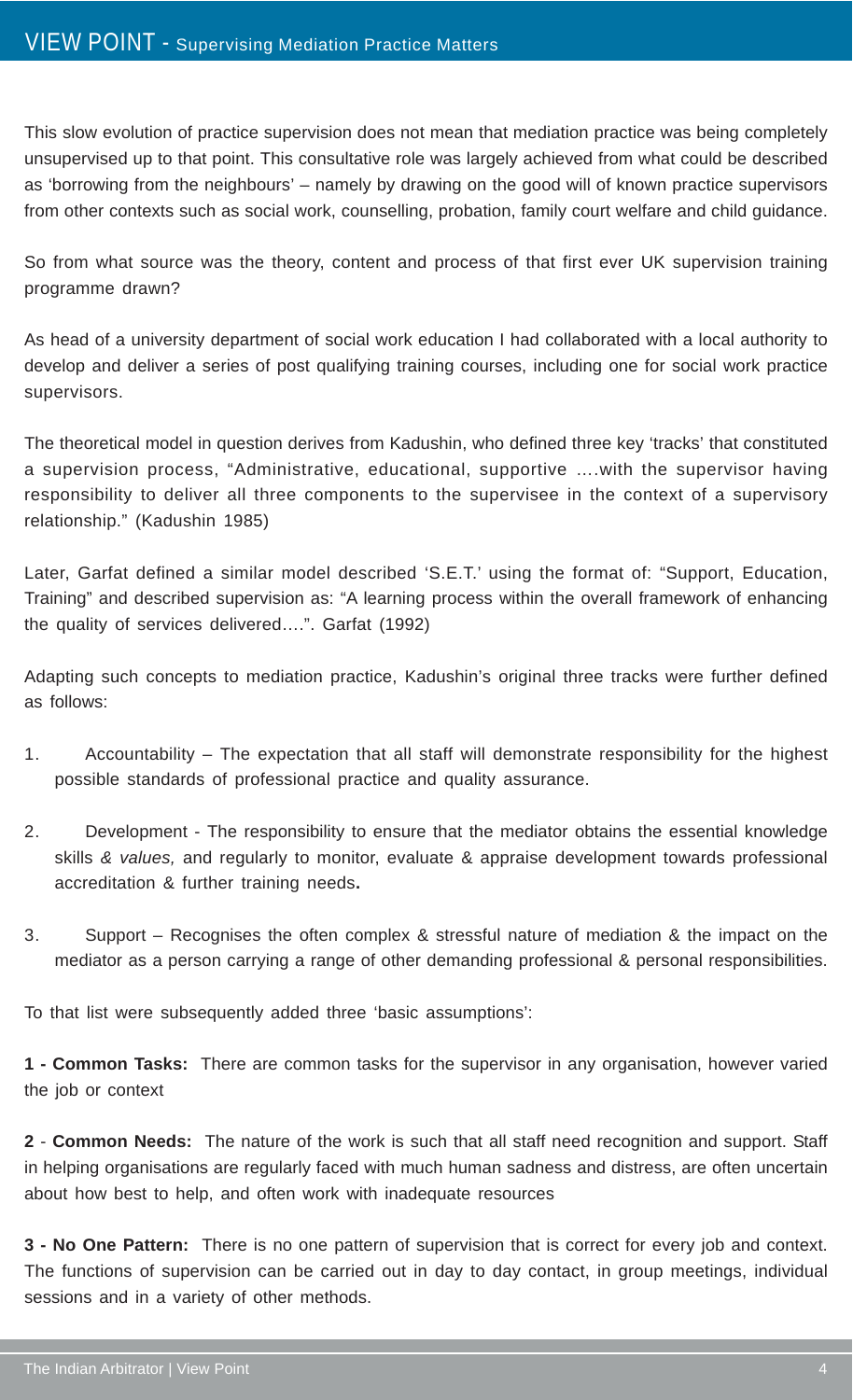Having had the good fortune of attending a number of workshops by the late John Haynes, I was also attracted to his process model, which as far as I am aware was never published, and which I have come to describe as the 'reflective pathways'.

John described the familiar staged process by which a mediator asks questions of the parties, so as to uncover their Issues, options and potential agreements.

This format he illustrated diagrammatically as follows:



John went on propose that in a supervision session, the PPC would use very similar questions, but once the supervisee had outlined the client's circumstances, it was important for the PPC to *switch* her/his line of enquiry to focus on the supervisee – illustrated as follows:



Recognizing that the empowerment to resolve disputes amicably and voluntarily is an expression of civil maturity, IIAM along with India International ADR Association has formulated "Pledge to Mediate" among companies and organisations as part of promoting best governance and speedy justice. By becoming signatory of the Pledge, you make a public, policy statement indicating your commitment to the promotion of amicable



settlement of disputes. The pledge is cost-free and not legally binding. Organisations stand to benefit from various vital outcomes, including Expression of Corporate Governance, Goodwill Generation, etc.

Become a signatory to the "Pledge to Mediate" –For details log on to www.arbitrationindia.org/ pledge.html or contact IIAM Director at dir@arbitrationindia.com for details.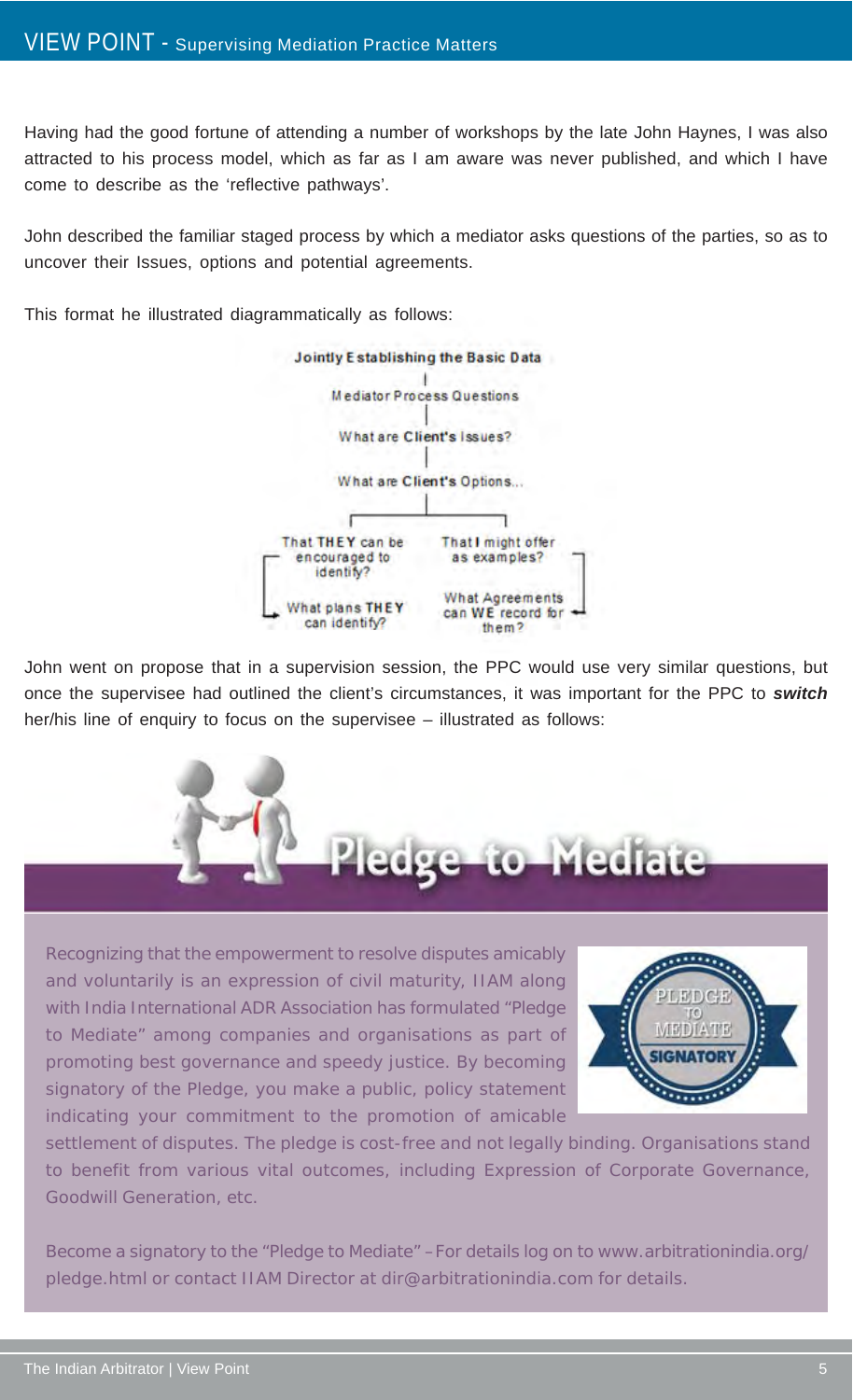

This simple but illuminative diagram, illustrates clearly how, once the basic facts are recounted by the mediator, the PPC must consciously move the focus of issues, options and agreements discourse, from clients to the mediator. There needs to be a clear understanding of this concept. Otherwise, it can be tempting to continue discussing the clients, their issues, history, and behaviours etc. Clients after all are so much easier and more interesting to talk about than what may be the potentially more contentious issues of a mediator's performance, i.e. the 'elephant in the room'.



Inspired by such concepts and diagrams I was prompted to create another diagram - (see below - with special thanks to Lee Williams for the graphics on this and the reflective pathways diagrams above),



- that conceives of PPC as three linked constellations, each illustrating the three key elements of the activity. The three overlapping zones, A/D, A/S and D/S represent the interface between any two particular functions. It helps to imagine that each circle is pinned to a surface but with the pin not in the centre, so that as each revolves, an area of overlap focus is enlarged. When that happens with two of the interface zones, the third is diminished. An anecdotal example involved a competent and experienced supervisee, who brought to a session the fact that they were currently involved in their own marital separation. The mediator felt that it was important to let me know this and, that whilst being under considerable personal stress, they

nevertheless wanted to continue with mediation practice. They were asking for help with monitoring their practice, in particular to maintaining objectivity and impartiality. Returning to the constellations diagram it can be seen that such conversations as referred to in the above example, and subsequent monitoring of practice, might expand one of the three overlapping zones, namely A/S and therefore, temporarily diminish A/D and D/S. In other words, whilst a sympathetic and empathic PPC might be inclined to move into support mode, they must nevertheless retain role responsibility for the accountability function. It can be seen from this that no one PPC session is likely to embrace all three ADS foci. It may be that activity in any one of the overlap zones may be required over a number of sessions. Nevertheless, it would be expected that over the course perhaps of a year of PPC, all three dimensions of ADS will be receiving some attention.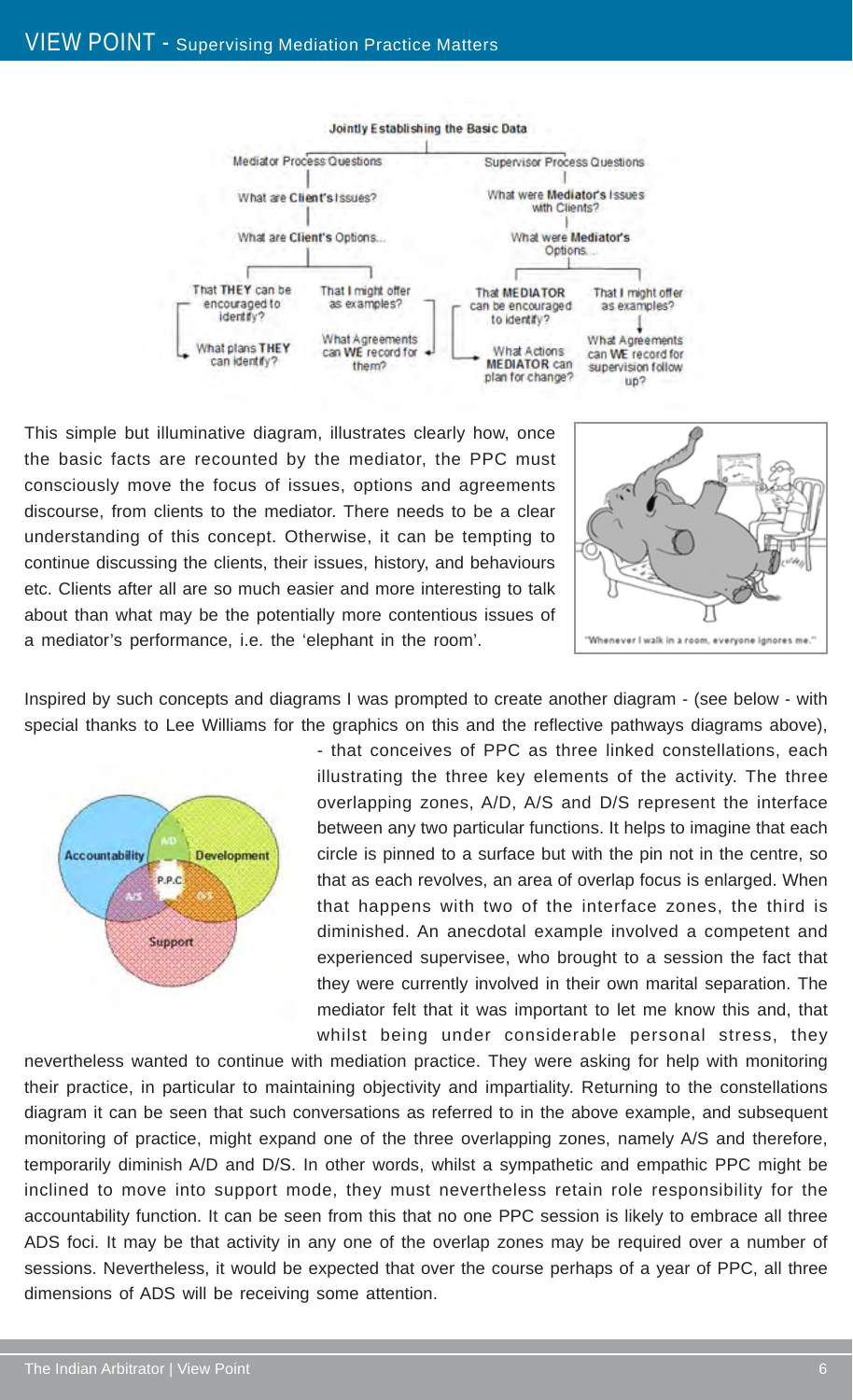Wither Professional Practice Consultation as a title?

"What's in a name? That which we call a rose by any other name would smell as sweet" (Shakespeare Romeo & Juliet).

So how did mediation supervisors come to be redefined as PPC's?

The creation of the then 'UK College of Family Mediators' (UKCFM), now the 'College of Mediators' (COM), in 1996 gave rise to a very substantial workload for the Professional Standards Sub-committee, (PSC), in creating professional codes of practice such as mediation standards for training and practice etc.

Inevitably, the matter of monitoring practice standards via supervision, ultimately result in a code of practice (2000, 2003). As one of the lead bodies involved in creating the UKCFM, NFM representatives were able to bring to the table the aforementioned work on supervision standards, models and training.

Early discussions on this topic in the PSC were characterised by concerns, particularly from the lawyer mediator representatives, as to the necessity for professional mediators to have their practice monitored by a supervisor. One such objector referred to the fact that he has been appointed to his post as a lawyer, on the basis that he would be "capable of practicing without supervision".

Without doubt, the notion of supervision was commonly perceived as a process whereby an 'overseer', as it were, observed your work so as to tell you what you were doing wrong and where you fell short of a required standard.

From my earliest involvement in efforts to introduce supervision into social work practice as a manager in the early 1970's, such perceptions and reactions were very familiar.

### Interested to contribute Articles?

We would like to have your contributions. Articles should be in English. Please take care that quotations, references and footnotes are accurate and complete. Submissions may be made to the Journals Division, Indian Institute of Arbitration & Mediation, G-254, Panampilly Nagar, Cochin - 682 036 or editor@arbitrationindia.com.

Publication of the Article will be the discretion of IIAM and submissions made indicates that the author consents, in the event of publication, to automatically transfer this one time use to publish the copyrighted material to the publisher of the IIAM Journal.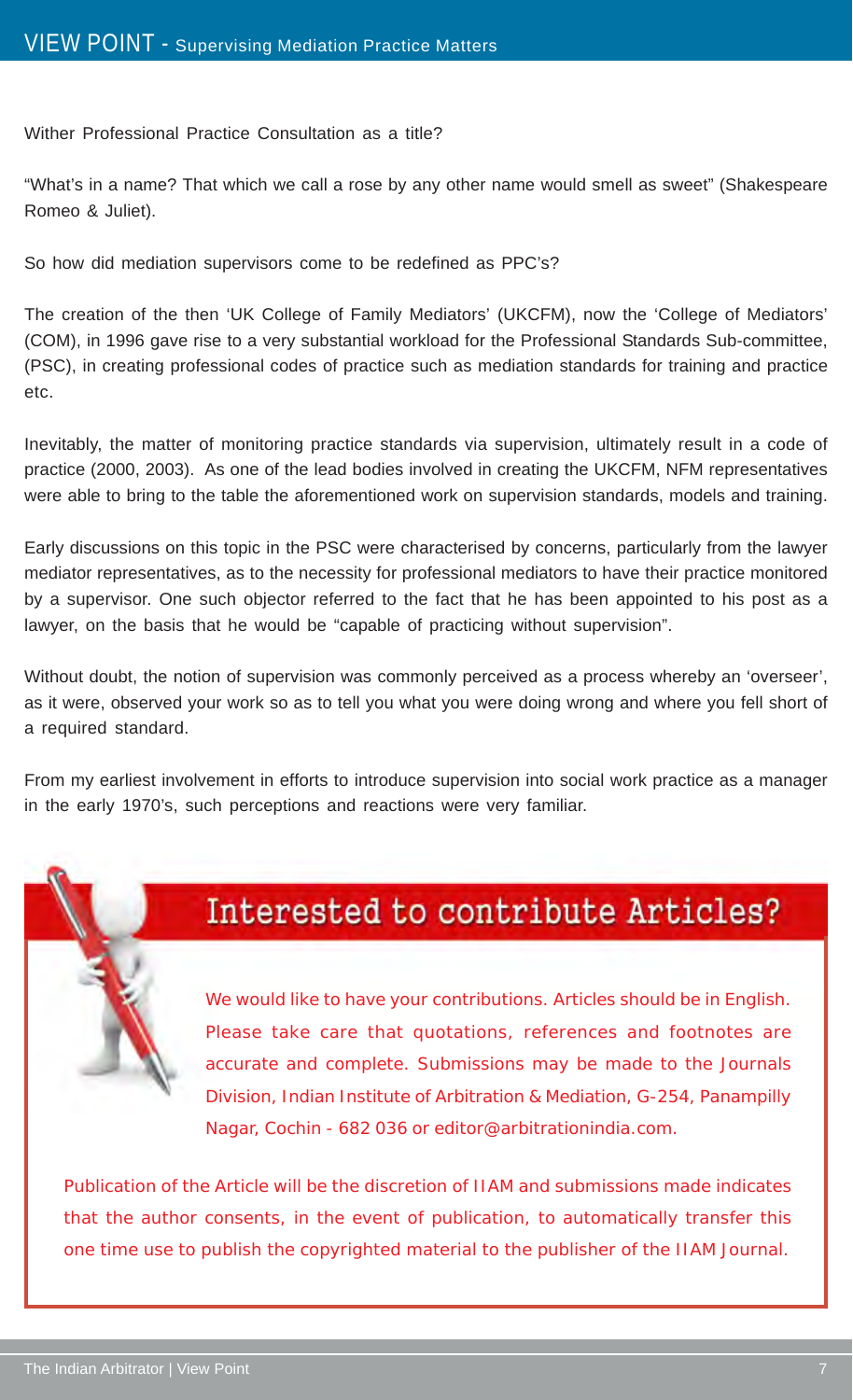During a number of PSC meetings attempting to formulate a code of practice on supervision, such resistances constantly re-surfaced. To its credit, the PSC took the decision to hold a half-day workshop on issues relating to the monitoring and oversight of professional standards designed to protect consumers of mediation. My personal opinion was that mediation was by definition, a 'publicly accountable activity' and therefore, its practitioners must be adequately supervised. I cared little for what label we would come to adopt, provided that the definition of the role included the three key elements referred to above - 'Accountability, development and support'. We duly separated into mixed professional sub-groups tasked with addressing the key issues.

Surprisingly, in light of the former disagreements, it was the lawyer mediator representatives that were most vocal about the need to protect the public from unsatisfactory standards of practice by poorly trained or untrained mediators.

It seemed ironic that those who had hitherto raised such objections and resistance to the notion of supervised practice, were now the most strident in calling for some form of practitioner oversight - 'Alls well that ends well'.

After further group debate, it was finally agreed that Professional Practice Consultation, (PPC), would be an acceptable title. What mattered more than the label was that it was also agreed that the definition of PPC would embrace the three key elements, Accountability, Development and Support which was extended to include:

#### **Accountability:**

- To help safeguard clients through monitoring practice
- To induct new mediators into the mediation profession
- To help monitor standards for the agency and the national body
- To challenge unethical practice

#### **Development:**

- To support and help promote competent practice
- To train and promote development of new mediators
- To coach and encourage new ideas and practice

To reflect back and encourage the development of the reflective process and of the internal supervisor.

To provide fresh perspectives

#### **Support:**

- To encourage confidence
- To allow vulnerability to be aired
- To allow frustration or distress to be aired
- To permit off-loading from within the work context and outside it, where appropriate.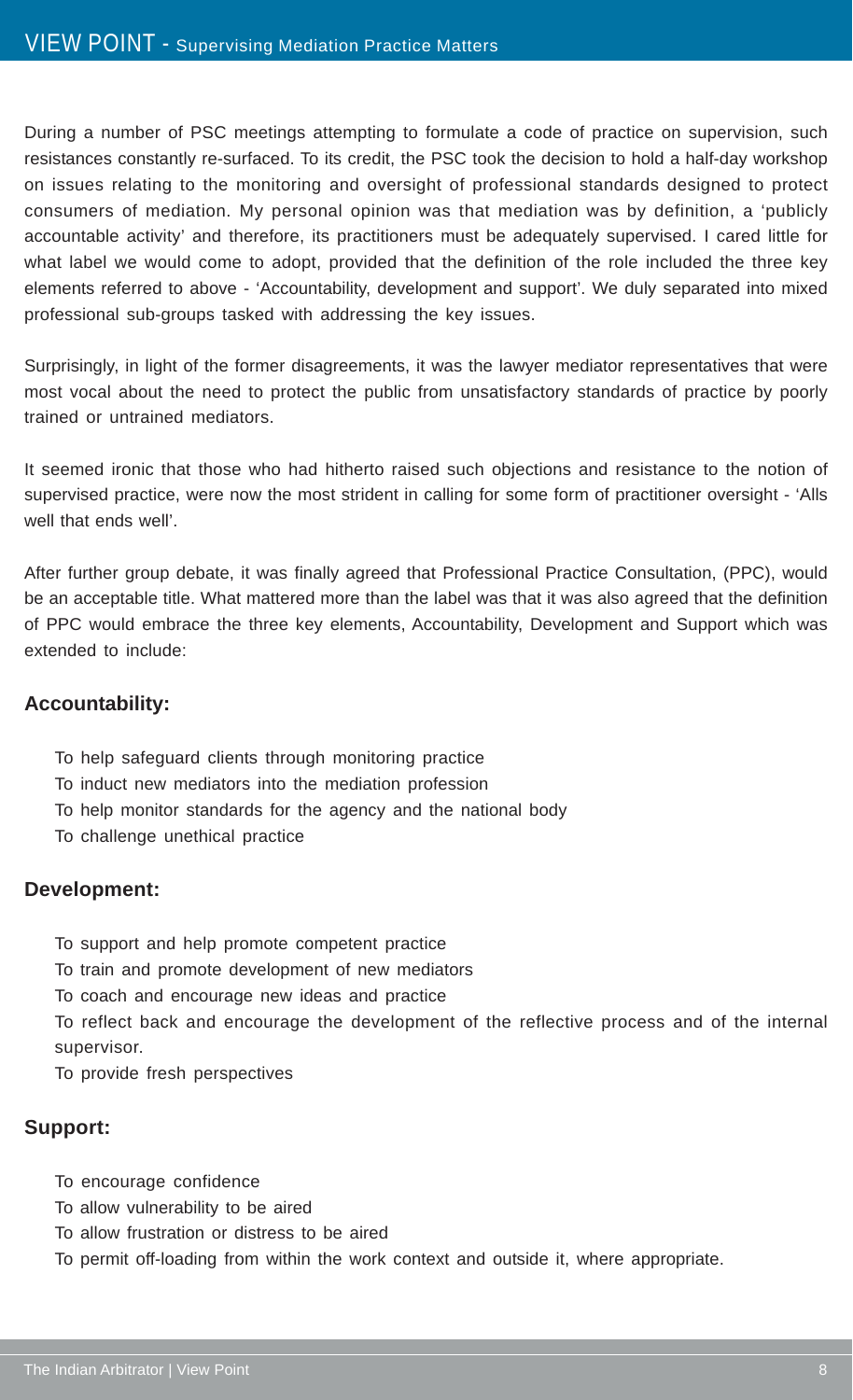In conclusion, the journey undertaken by the pioneers and early settlers involved in establishing mediation practice, and its subsequent standards and oversight, was at one level exciting and yet at another was fraught with complex difficulties and at times high conflict. In relation to PPC in particular, It is to the credit of all those involved that today we have such an endurable, transferable and adaptive model – so to quote T. Bert Lance in 1997 - "if it ain't broke don't fix it"

As a final note of caution, it must be recognised that the value of any such model will only ever be as good as the quality of those responsible for operating it and, in turn, those professional bodies such as the COM, whose task it is to monitor and audit its practice.

#### References:

*Garfat, T. (1992) 'SET: A Framework for Supervision in Child and Youth Care'. The Child and Youth Care Administrator 4 (1) 2-13. Kadushin, A. (1985) Supervision in Social Work (Columbia University Press)*



#### AUTHOR:

Tony Whatling is a mediator consultant & trainer in UK. He has over twenty-five years' experience of mediation practice and has trained hundreds of mediators in Family, Community, Health Care Complaints, Victim Offender and Workplace Mediation. He has published widely on the subject of mediation, has presented papers and workshops at international conferences and is a professional practice consultant to a number of mediation services.



### Like to partner with IIAM Community Mediation Service

Indian Institute of Arbitration & Mediation welcomes you to take part

in an exiting attempt of social transition to make our world a safe,

sustainable, peaceful and prosperous place to live.

Make an important contribution by adopting or supporting Community Mediation Clinics.



**For details visit www.communitymediation.in**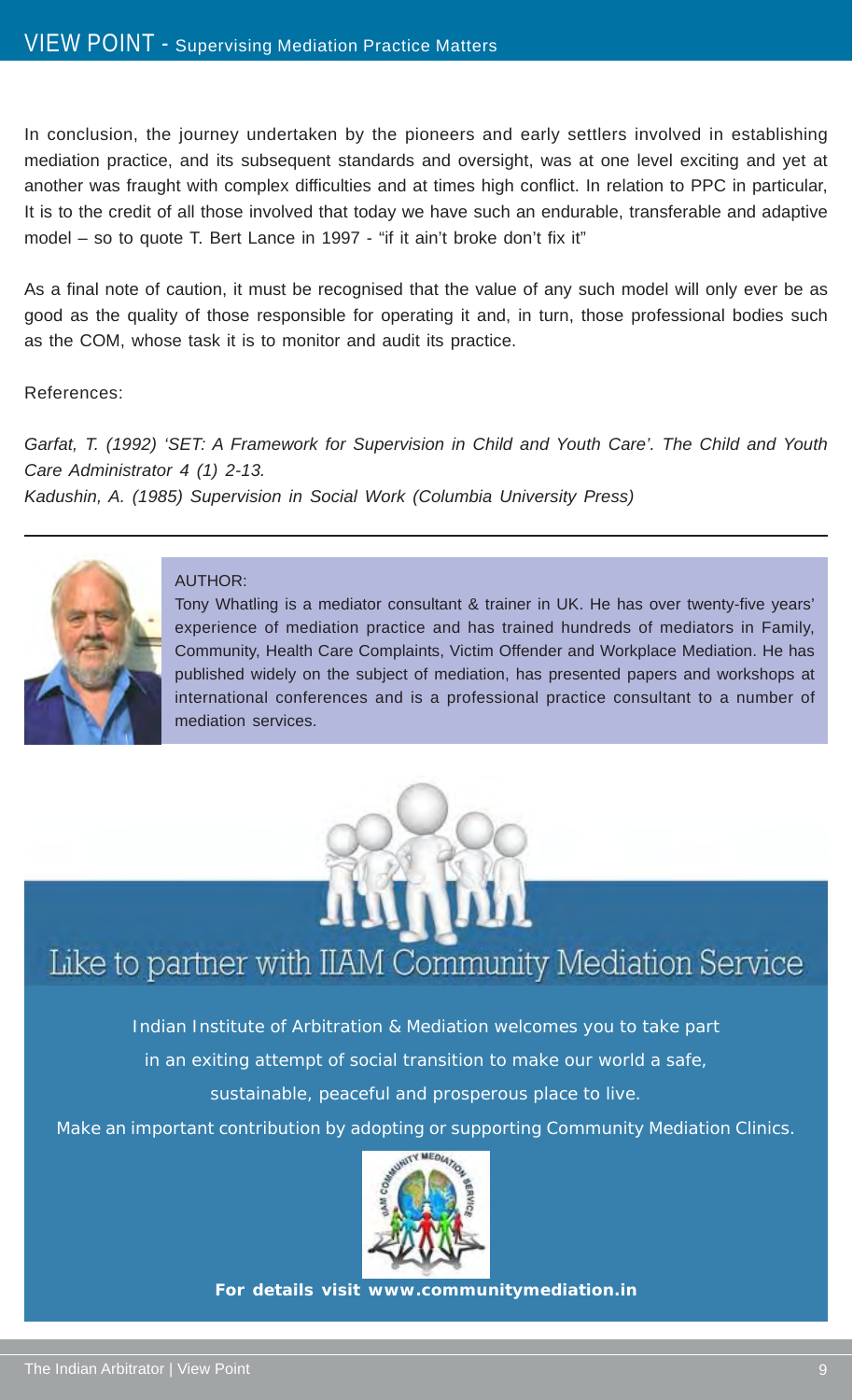# **Article**

# ARBITRABILITY OF TRUST DISPUTES

AN APPRAISAL OF THE SUPREME COURT JUDGMENT

#### P. K. SURESH KUMAR

*It was held by the Supreme Court of India that a trust deed is not an agreement to which the beneficiaries are parties and therefore there is no Arbitration Agreement amongst them and therefore disputes arising under the Trust cannot be arbitrated. The author analyses the judgment and poses the question as to whether by accepting the benefit of the trust, the beneficiaries are deemed to accept all the terms and conditions settled by the author of the trust, which includes the arbitration agreement.*

 $\bf{T}$ he Indian Supreme Court, by a recent judgment, has totally ostracized 'Arbitration' from the world of 'Trust Disputes'. Though the reasoning of the Supreme Court is prima facie appealing, a closer scrutiny of its judgment may lead one to think that it is retrograde. Vimal Kishor Shah & others Vs. Jayesh Dinesh Shah and others (Civil Appeal no. 8164 of 2016)<sup>1</sup> is the case where the Supreme Court held that trust disputes are not arbitrable. That was a case where a private trust was settled by a father in favour of his children. A clause in the trust deed provided that all disputes arising between the trustees and beneficiaries or beneficiaries inter se shall be resolved by way of Arbitration in accordance with the Arbitration law in force. Eventually, some disputes arose between the beneficiaries and upon the application of one set of beneficiaries, the High Court of Bombay appointed an Arbitrator. But, the Supreme Court reversed the order of the Bombay High Court and held that trust disputes are alien to the realm of Arbitration.

The decision of the Court is based on two reasons. Firstly, they held that the beneficiaries are not parties to any Arbitration Agreement as defined by S.7 of the Arbitration and Conciliation Act, 1996. It was held that a trust deed is not an agreement to which the beneficiaries are parties and therefore there is no Arbitration Agreement amongst them. S.7 of the Arbitration and Conciliation Act reads as follows:-

#### **(Footnotes)**

1 https://indiankanoon.org/doc/41329464/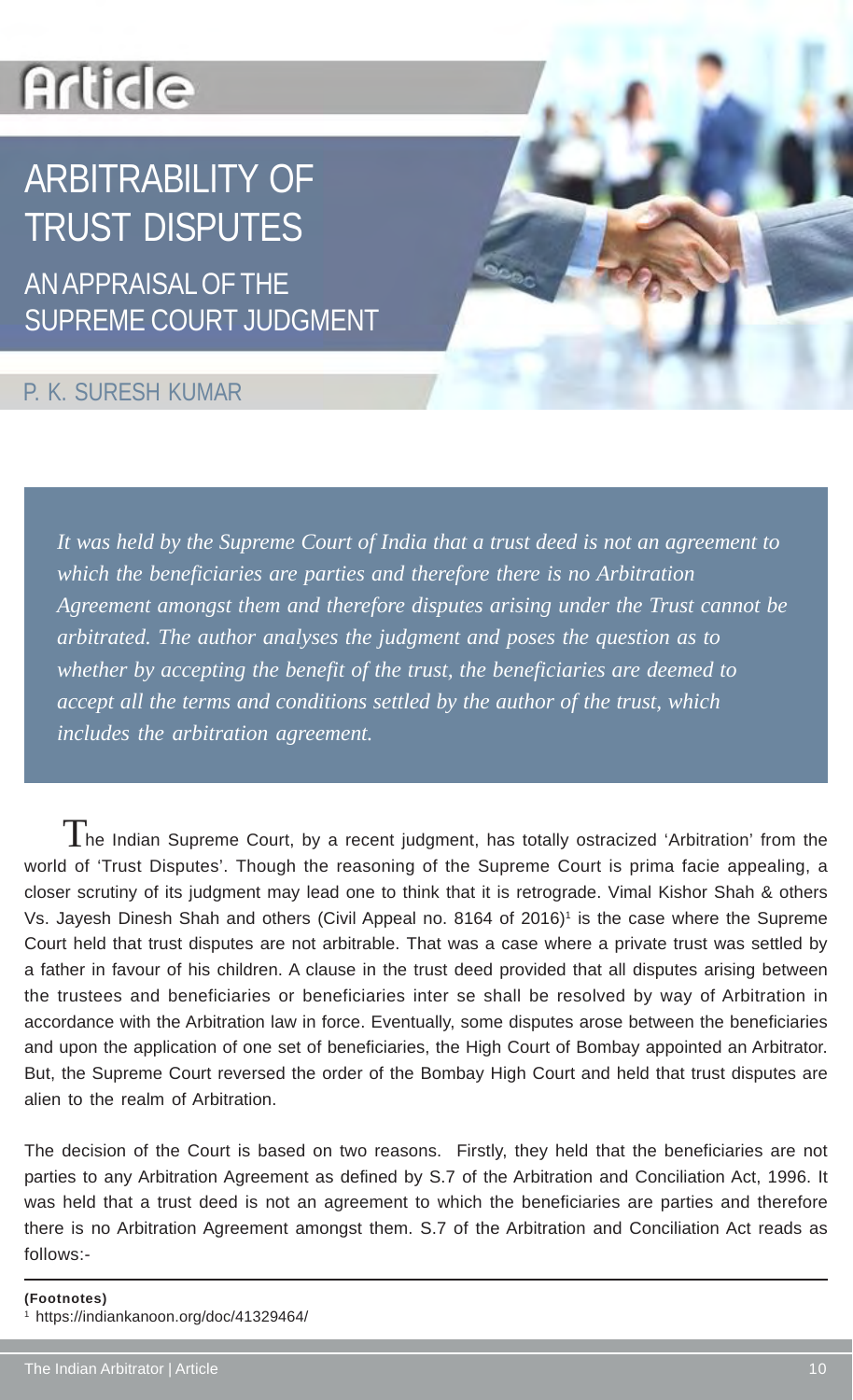*"7. Arbitration agreement.- (1) In this Part, "arbitration agreement" means an agreement by the parties to submit to arbitration all or certain disputes which have arisen or which may arise between them in respect of a defined legal relationship, whether contractual or not.*

*(2) An arbitration agreement may be in the form of an arbitration clause in a contract or in the form of a separate agreement.*

*(3) An arbitration agreement shall be in writing.*

*(4) An arbitration agreement is in writing if it is contained in (a) a document signed by the parties; (b) an exchange of letters, telex, telegrams or other means of telecommunication which provide a record of the agreement; or (c) an exchange of statements of claim and defence in which the existence of the agreement is alleged by one party and not denied by the other.*

*(5) The reference in a contract to a document containing an arbitration clause constitutes an arbitration agreement if the contract is in writing and the reference is such as to make that arbitration clause part of the contract."*

In order to constitute an agreement under the above provision of law it shall be in writing. But, an agreement in writing is inferred under various circumstances mentioned under sub section 4. Thus, if it can be shown from the letters, telegrams etc exchanged by parties that there existed an agreement or if one party fails to deny the existence of arbitration agreement in some correspondence containing claims and defences, an agreement under S.7 is presumed to be in existence. If that is so, what shall be the inference to be drawn when the beneficiaries accept the trust deed as a whole and act accordingly. By accepting the benefit of the trust they accept all the terms and conditions settled by the author of the trust. Trustees also, by assuming the position of trustees, accept all the terms and conditions of the trust. So, by subscribing to the trust deed both the trustees and the beneficiaries agree to the terms of the Trust Deed and it becomes an agreement amongst themselves.

# PROMOTING STUDENT AUTHORS

*With a view to promote and support students in developing the qualities of legal research and presentation, IIAM is providing opportunity to law students to publish original, innovative and thought provoking articles on arbitration, mediation, conciliation, dispute resolution and similar topics and critiques on judgments relating to the same topics. Selected articles will be published in the "Indian Arbitrator". From amongst the submitted articles, every year one student author will receive the "Best Young Author" certificate from IIAM.*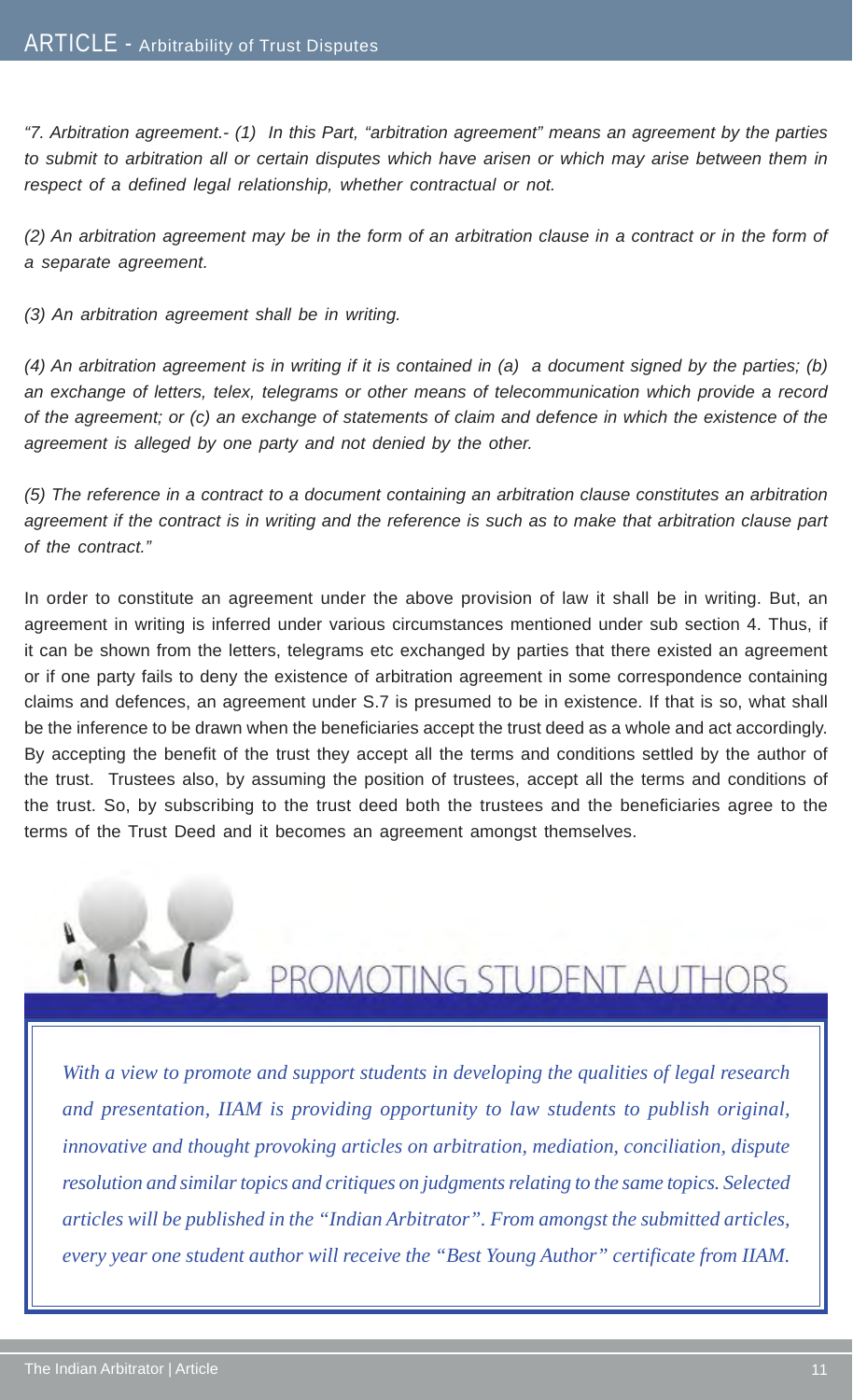The Indian Trusts Act, 1882 enables a beneficiary to renounce his interest under the Trust by a disclaimer addressed to the Trustee or by setting up a claim inconsistent therewith. Without availing the right to renounce the benefit under the Trust, when a beneficiary accepts the Trust he impliedly subscribes to all the terms and conditions laid down in the trust deed. The Trusts Act empowers trustees also not to accept the Trust. But, by accepting the Trust he accepts the Trust as a whole. There cannot be any partial acceptance. So, both the Trustees and the Beneficiaries, by accepting the Trust bind themselves with the terms and conditions laid down by the Trust Deed. Thus, an agreement arises amongst them to go by the trust deed and if the said deed contains an arbitration clause it is an Arbitration Agreement as provided by law. However, the Supreme Court approached the question in a technical manner and held that the trust deed cannot be considered as an agreement amongst trustees or beneficiaries. The Supreme Court could have adopted a finer rule of statutory interpretation and could have held that beneficiaries and trustees having accepted the trust come to an implied agreement to abide by the trust deed and are therefore parties to an arbitration agreement. If such an interpretation is considered to be not possible in the wake of a literal interpretation of S.7 the matter could have been left to the legislature which by a slight alteration of S.7, could have included trust disputes within the province of arbitration.

But, the Supreme Court went further and held that the Indian Trusts Act is a complete code in itself and all disputes relating to trusts shall only be resolved in accordance with the scheme contained in the said Act. This was the second reason for allowing the appeal by the Supreme Court. If this reasoning of the Supreme Court is accepted no contractual matter can be subjected to arbitration as the Indian Contract Act and the Specific Relief Act are comprehensive legislations in relation to contracts and remedies for breach of contracts. The Trusts Act only lays down as to how a trust can be created, who can create it and as to what are the rights and obligations of trustees and beneficiaries generally. At one or two places the Act mentions the right of a Trustee to approach a civil court for its opinion on any issue involved in the administration of the trust or the right of a beneficiary to approach the court. Those provisions are not capable enough to assume that there is a total exclusion of other dispute resolution methods, especially when one considers the fact that the Trust Act came into existence in the year 1882 at a time when the concept of Arbitration was in its infancy.

In England, I understand that the Trust Law Committee has suggested amendments to the relevant law for making trust disputes arbitrable. In the United States though there is a conflict among the laws of various states as to the arbitrability of trust disputes the trend of the Courts is to uphold arbitration clauses in trust deeds. I may conclude by stating that the Courts cannot ignore the large and growing role of trusts in international economy as they hold huge amount of wealth and generate huge amount of money as income. There is no reason why such an institution is denied one of the most effective methods of alternate dispute resolution.



#### AUTHOR:

P.K. Suresh Kumar is a Senior Advocate practising at the High Court of Kerala, India. He is a Committee Member of the India International ADR Association. (This article was originally published in the blog ADR World - www.adrworld.in)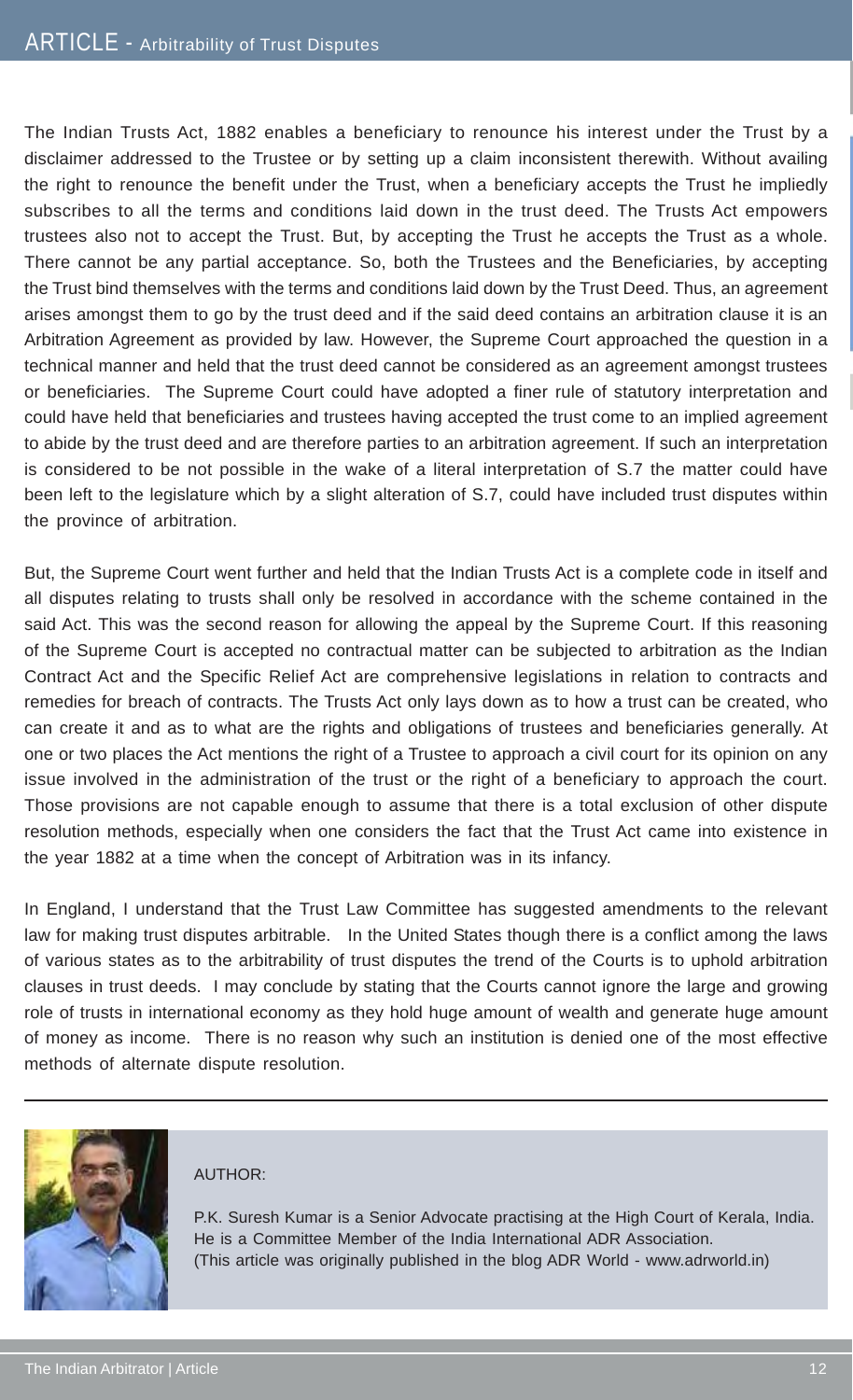# Out of the Box



A man, an avid Gardener saw a small Butterfly laying few eggs in one of the pots in his garden. Since that day he looked at the egg with ever growing curiosity and eagerness. The egg started to move and shake a little. He was excited to see a new life coming up right in front of his eyes.

He spent hours watching the egg now. The egg started to expand and develop cracks. A tiny head and antennae started to come out ever so slowly. The man's excitement knew no bounds. He got his magnifying glasses and sat to watch the life and body of a pupa coming out.

He saw the struggle of the tender pupa and couldn't resist his urge to "HELP". He went and got a tender forceps to help the egg break, a nip here, a nip there to help the struggling life and the pupa was out. The man was ecstatic!

He waited now each day for the pupa to grow and fly like a beautiful butterfly, but alas that never happened. The larvae pupa had a oversized head and kept crawling along in the pot for the full 4 weeks and died!

Depressed the man went to his botanist friend and asked the reason. His friend told him the struggle to break out of the egg helps the larvae to send blood to its wings and the head push helps the head to remain small so that the tender wings can support it thru its 4 week life cycle. In his eagerness to help, the man destroyed a beautiful life!

Struggles help all of us, that's why a bit of effort goes a long way to develop our strength to face life's difficulties!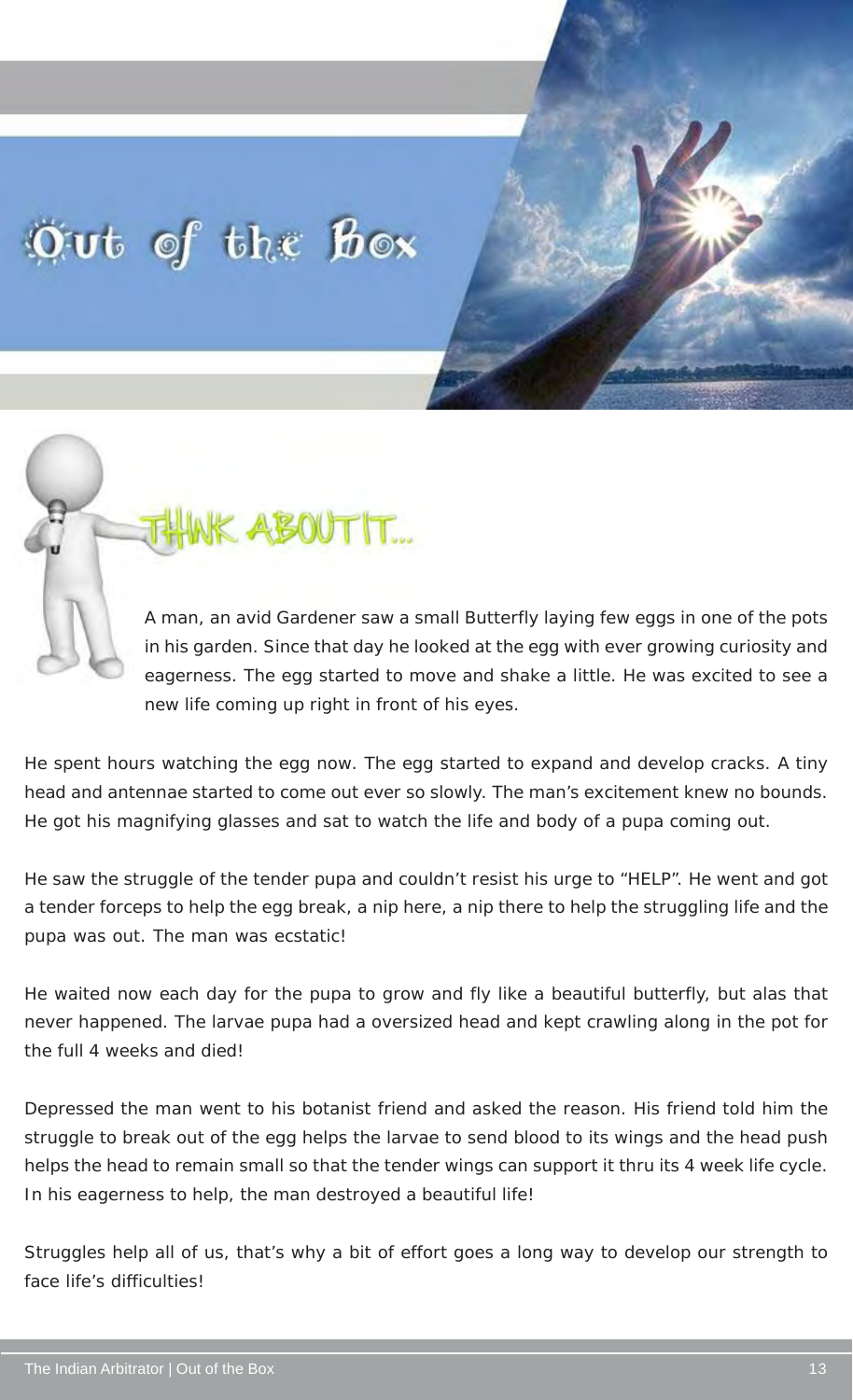

Brain easers You are a bus driver. At the first stop of the day, eight people get on board. At the second stop, four get off, and eleven get on. At the third stop, two get off, and six get on. At the fourth stop, thirteen get off, and one gets on. At the fifth stop, five get off, and three get on. At the sixth stop, three get off, and two get on. What is the colour of bus driver's eyes?

[Answer at Page 16]

On the outskirts of a small town, there was a big, old pecan tree just inside the cemetery fence. One day, two boys filled up a bucketful of nuts and sat down by the tree, out of sight, and began dividing the nuts. "One for you, one for me. One for you, one for me," said one boy. Several dropped and rolled down toward the fence.



Another boy came riding along the road on his bicycle. As he passed, he thought he heard voices from inside the cemetery. He slowed down to investigate. Sure enough, he heard, "One for you, one for me. One for you, one for me."

He just knew what it was. He jumped back on his bike and rode off. Just around the bend he met an old man with a cane, hobbling along.

"Come here quick," said the boy, "you won't believe what I heard! Satan and the Lord are down at the cemetery dividing up the souls."

The man said, "Beat it kid, can't you see it's hard for me to walk." When the boy insisted though, the man hobbled to the cemetery. Standing by the fence they heard, "One for you, one for me. One for you, one for me..."

The old man whispered, "Boy, you've been telling the truth. Let's see if we can see the Lord." Shaking with fear, they peered through the fence, yet were still unable to see anything.

The old man and the boy gripped the wrought iron bars of the fence tighter and tighter as they tried to get a glimpse of the Lord.

At last they heard, "One for you, one for me. That's all. Now let's go get those nuts by the fence and we'll be done."

They say the old man made it back to town a full 5 minutes ahead of the boy on the bike.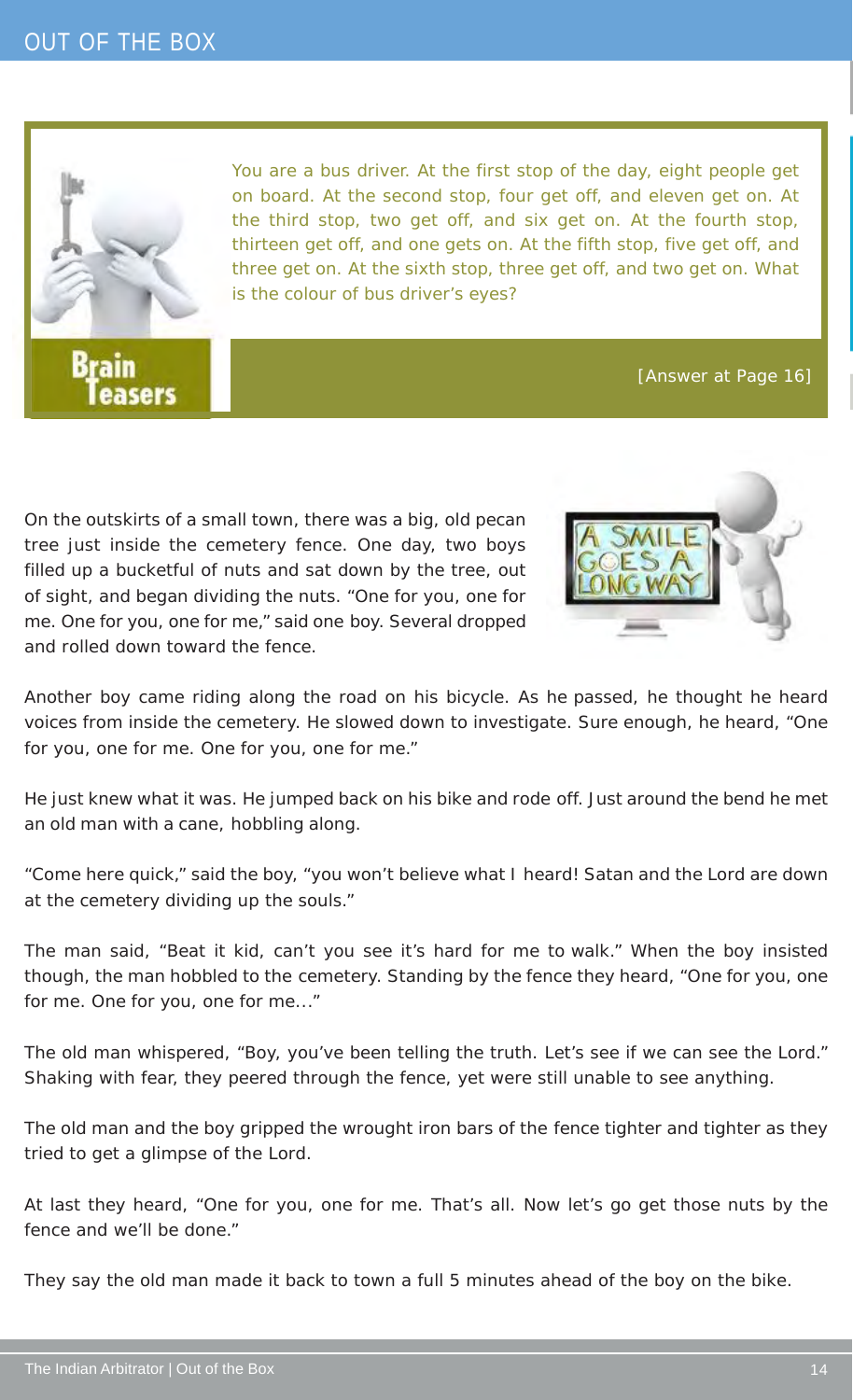# News & Events

# IMI INTRODUCES COMPETENCY CRITERIA FOR INVESTOR-STATE MEDIATORS

The Investor-State Mediation Task Force of the IMI Independent Standards Commission (ISC), has developed a comprehensive set of IMI Competency Criteria for Investor-State Mediators. The aim of the criteria is to assist parties, institutions, designating authorities and other appointing bodies in selecting competent and suitable mediators / co-mediators, for disagreements (or concerns) between private sector entities and States, by creating or developing criteria that can help inform and guide their choices.

Mediation presents a credible and compelling option for both investors and States seeking to settle disagreements and disputes arising from (or to engage in constructive dialogue processes regarding) investment activities. It also presents an important space and means for introducing non-juridic talent into the dispute resolution process. This has been increasingly recognised by international institutions such as the ECT Secretariat, which has worked with IMI to implement a Mediation Guide to the disputes provisions of the Treaty. While a pool of Investor-State arbitrators has developed over the recent years, and while, in parallel, mediation of international disputes has gained momentum, there is as yet no readily available pool of accredited or identifiable Investor-State mediators from which parties can choose their mediator or co-mediators.

# POPE TO MEDIATE TALKS BETWEEN VENEZUELAN GOVERNMENT, OPPOSITION

Pope Francis agreed to be a mediator between the Venezuelan government and the opposition to help achieve a resolution to the current political crisis in the South American nation. The Vatican confirmed the Pope will work toward a peaceful resolution of the political crisis. The Vatican responded to a letter requesting his help from the secretary-general of UNASUR, Ernesto Samper, and former presidents Jose Luis Rodriguez Zapatero of Spain, Martin Torrijos of Panama and Leonel Fernandez of the Dominican Republic.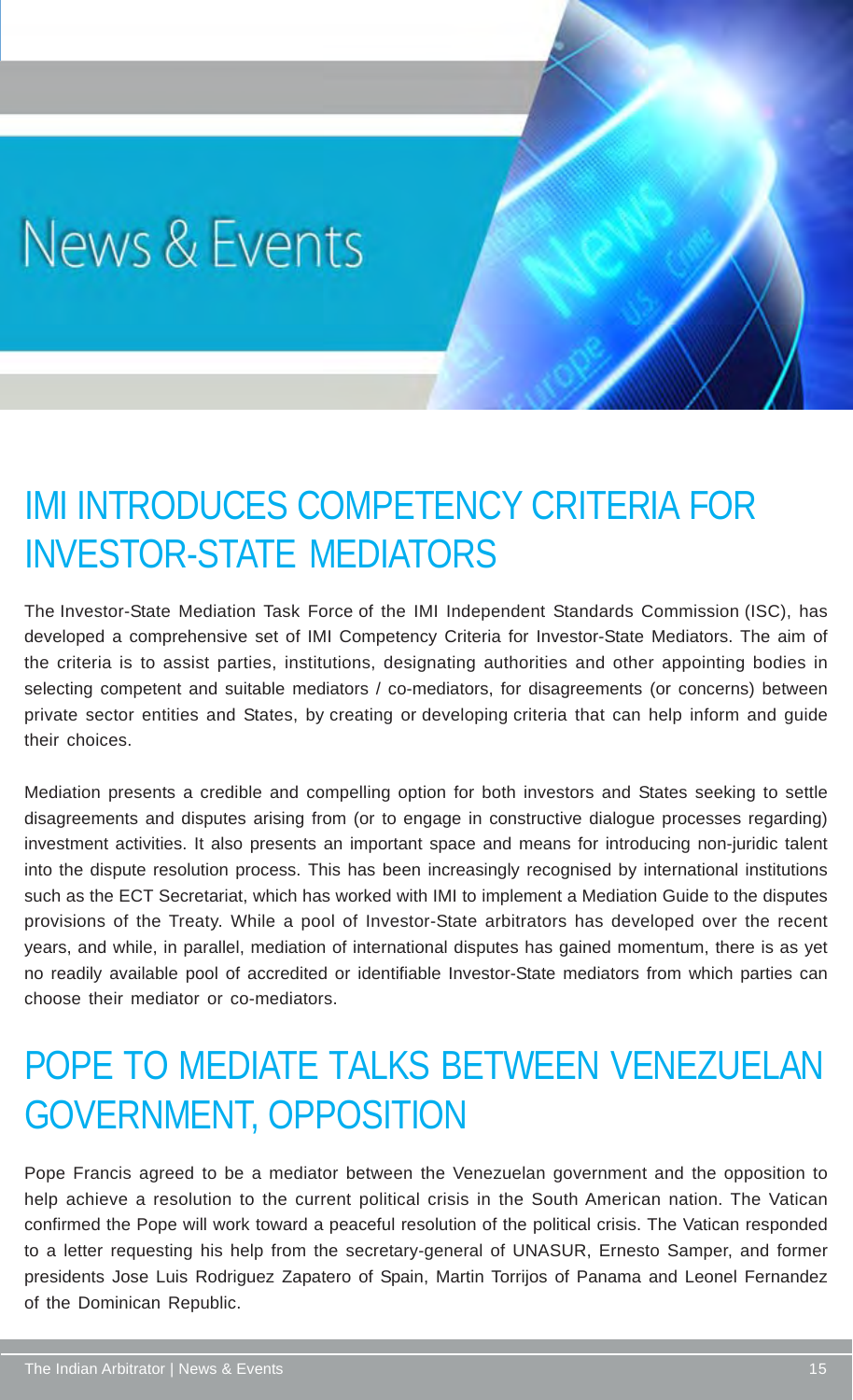The Vatican's response says the Pope hopes the Venezuelan people can begin a dialogue in an atmosphere of mutual trust and that, those who are directly involved in the destiny of the country, by overpassing rivalries and political hostility, can recognize each other as brothers.

# ICC MEDIATION CONFERENCE TO ENGAGE PARTICIPANTS FROM START TO FINISH

Despite all good intentions, businesses and their counsel have to be prepared with practical strategies in the event of a dispute. But not all disputes call for the same method of resolution. This year's International Chamber of Commerce (ICC) International Mediation Conference is designed to provide in-house counsel and corporate management representatives with an arsenal of tips, tools and best practices to effectively resolve commercial disputes.

The program will focus on the available options to combine different resolution mechanisms while highlighting the advantages and challenges of each. Participants will also be presented with the best ways of mixing mediation and arbitration into a single dispute resolution process, as well as how to use Dispute Boards beyond construction contracts, among other relevant topics. The conference will be held at Paris on 19 October 2016.

### ADR WORLD - NEW ADR BLOG LAUNCHED



The India International ADR Association (IIADRA), after successfully bringing out its e-magazine, "ADR World" has launched its blog "ADR World" at www.adrworld.in. The blog is intended as a platform for its members and ADR Practitioners and Users to exchange and actively discuss innovative and thought provoking ideas related to ADR both from India and around the globe.

Brain Teaser (Answer): Whatever colour your eyes are… as you are driver of the bus.

When we don't accept an undesired event, it becomes ANGER; when we accept it, it becomes TOLERANCE When we don't accept other's bad behaviour towards us, it becomes HATRED; when we accept it, it becomes FORGIVENESS Acceptance is the key to handling life well!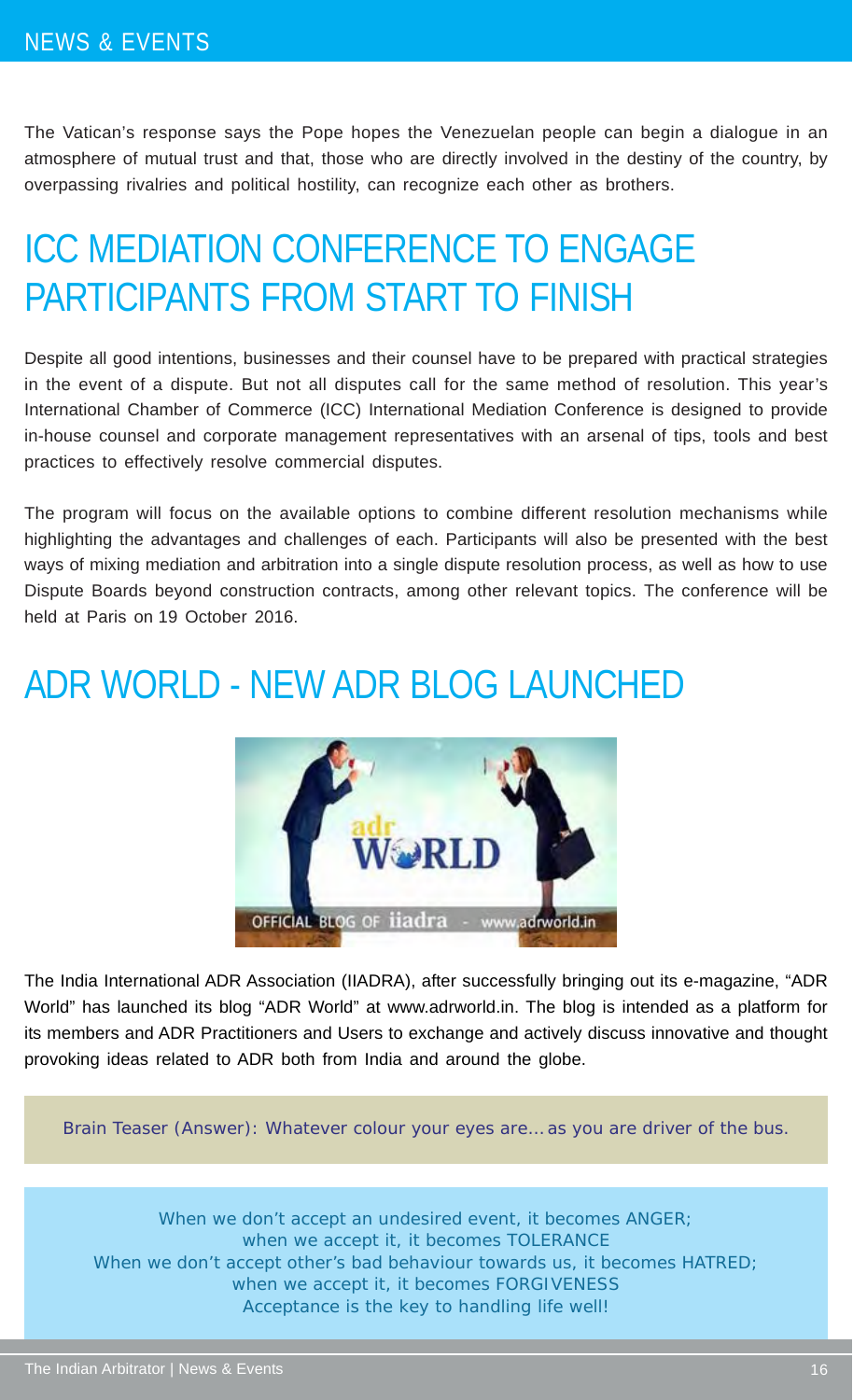# IMI 2016 BIENNIAL CENSUS SURVEY RESULTS

The 2016 Census of Conflict Management Stakeholders and Trends commissioned by the International Mediation Institute (IMI) collects and presents statistics and insights of stakeholders regarding Mediation and Appropriate Dispute Resolution (ADR) Awareness. The survey is believed to be the first ever international census of the mediation/ADR community to date.

The survey addresses the needs of business & advisors, mediators & providers, educators, government, NGOs and other stakeholders in using and/or practicing mediation and ADR. The survey further encompasses market observations on the effectiveness of IMI as an organization overall and whether there are areas of further development in professionalising mediation and also benefitting its supporters. The survey provides a very useful snapshot of the state of the international market for mediation. The Survey results can be downloaded at https://imimediation.org/imi-2016-biennial-census-survey-results

**Upcoming Training Programs** from IIAM ....

# COMMERCIAL MEDIATION TRAINING PROGRAM JANUARY, 2017

Are you interested to become a Commercial Mediator or a specialist Dispute Resolution Practitioner? With the rise in the volume of business, dispute resolutions and enforcement have also increased. Mediation has become an undeniable part of the legal landscape. Domestic and international business community is increasingly incorporating mediation as the primary method of dispute resolution. A trained mediator / professional helps in assisting the parties in identifying and clarifying shared interests, shared needs, individual interests and individual needs. The mediator guides the parties toward solutions that are workable and longstanding. Effective conflict resolution skills is the key to prevent destructive conflict, enabling lawyers and consultants to better assist their clients in business deals and disputes. Mediation has become a truly global profession, earning international recognition. The IIAM Mediation Training Program combines the theory of ADR through highly interactive, skill-based courses in negotiation and mediation.

As per IIAM Mediator Accreditation System, a candidate having successfully completed Mediation Training Program is categorised as Grade B Mediator. The program will be for 40 hours | 5 days, during January, 2017 (Monday to Friday) at Cochin, Kerala, India.

For further details log on to www.arbitrationindia.org/events.html